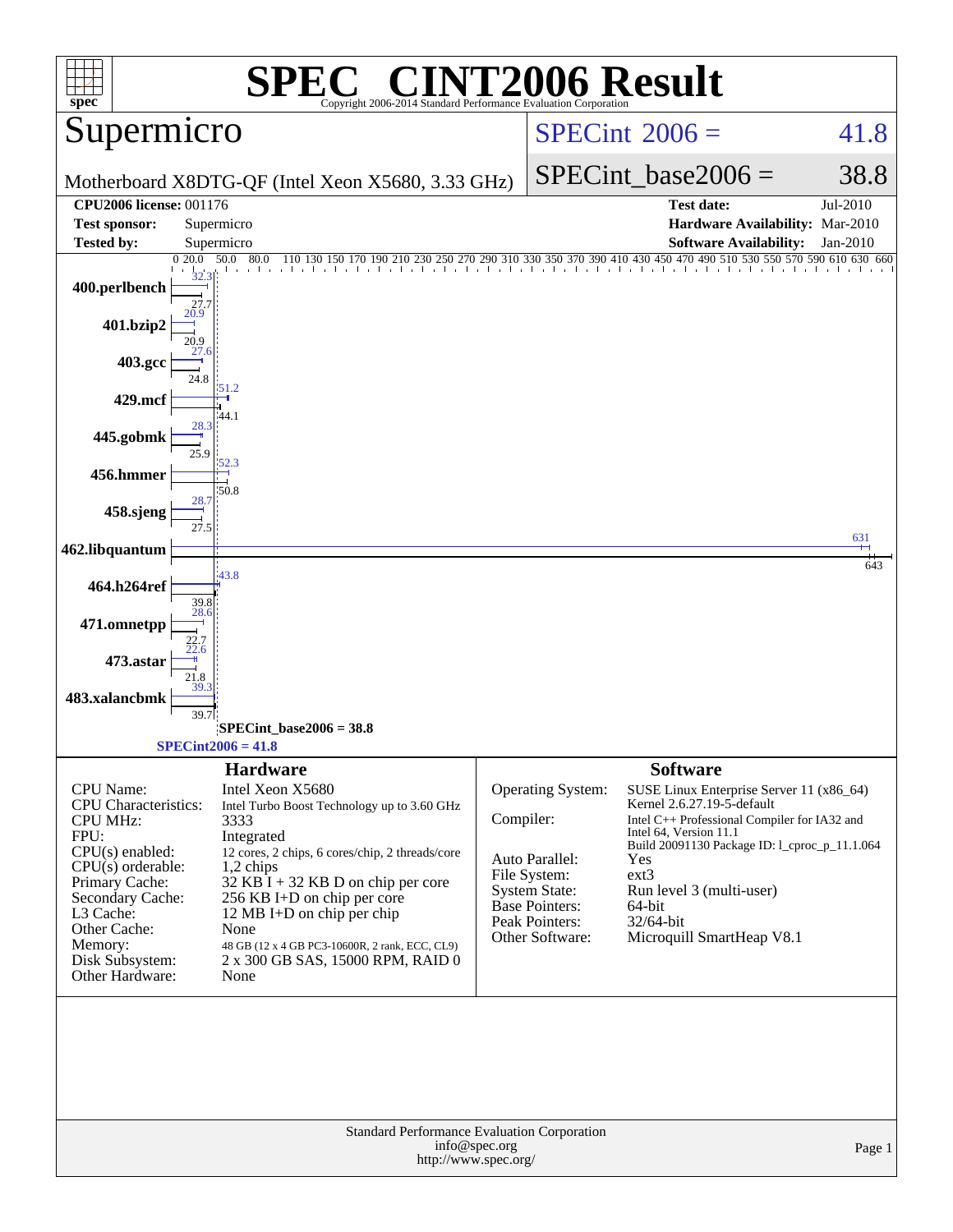

# **[SPEC CINT2006 Result](http://www.spec.org/auto/cpu2006/Docs/result-fields.html#SPECCINT2006Result)**

# Supermicro

# $SPECint2006 = 41.8$  $SPECint2006 = 41.8$

Motherboard X8DTG-QF (Intel Xeon X5680, 3.33 GHz)

SPECint base2006 =  $38.8$ 

**[CPU2006 license:](http://www.spec.org/auto/cpu2006/Docs/result-fields.html#CPU2006license)** 001176 **[Test date:](http://www.spec.org/auto/cpu2006/Docs/result-fields.html#Testdate)** Jul-2010

**[Test sponsor:](http://www.spec.org/auto/cpu2006/Docs/result-fields.html#Testsponsor)** Supermicro **[Hardware Availability:](http://www.spec.org/auto/cpu2006/Docs/result-fields.html#HardwareAvailability)** Mar-2010 **[Tested by:](http://www.spec.org/auto/cpu2006/Docs/result-fields.html#Testedby)** Supermicro **[Software Availability:](http://www.spec.org/auto/cpu2006/Docs/result-fields.html#SoftwareAvailability)** Jan-2010

#### **[Results Table](http://www.spec.org/auto/cpu2006/Docs/result-fields.html#ResultsTable)**

|                    |                |              | <b>Base</b>    |       |                                                                                                          |       |                |              | <b>Peak</b>    |              |                |              |
|--------------------|----------------|--------------|----------------|-------|----------------------------------------------------------------------------------------------------------|-------|----------------|--------------|----------------|--------------|----------------|--------------|
| <b>Benchmark</b>   | <b>Seconds</b> | <b>Ratio</b> | <b>Seconds</b> | Ratio | <b>Seconds</b>                                                                                           | Ratio | <b>Seconds</b> | <b>Ratio</b> | <b>Seconds</b> | <b>Ratio</b> | <b>Seconds</b> | <b>Ratio</b> |
| 400.perlbench      | 353            | 27.7         | 353            | 27.7  | 352                                                                                                      | 27.7  | 302            | 32.3         | 302            | 32.3         | 302            | 32.3         |
| 401.bzip2          | 462            | 20.9         | 465            | 20.8  | 462                                                                                                      | 20.9  | 461            | 20.9         | 462            | <b>20.9</b>  | 465            | 20.8         |
| $403.\mathrm{gcc}$ | 324            | 24.8         | 325            | 24.8  | 322                                                                                                      | 25.0  | 288            | 28.0         | 291            | 27.6         | 293            | 27.5         |
| $429$ mcf          | 207            | 44.0         | 204            | 44.7  | 207                                                                                                      | 44.1  | 175            | 52.2         | 178            | 51.2         | 180            | 50.6         |
| $445$ .gobmk       | 406            | 25.9         | 405            | 25.9  | 404                                                                                                      | 25.9  | 388            | 27.0         | 370            | 28.4         | 371            | 28.3         |
| $ 456$ .hmmer      | 184            | 50.7         | 183            | 50.9  | 184                                                                                                      | 50.8  | 179            | 52.2         | 178            | 52.3         | 178            | 52.3         |
| $458$ .sjeng       | 440            | 27.5         | 439            | 27.6  | 439                                                                                                      | 27.5  | 422            | 28.7         | 422            | 28.7         | 421            | 28.7         |
| 462.libquantum     | 31.4           | 659          | 32.4           | 639   | 32.2                                                                                                     | 643   | 32.4           | 639          | 32.8           | 631          | 32.8           | 631          |
| 464.h264ref        | 555            | 39.9         | 558            | 39.7  | 556                                                                                                      | 39.8  | 505            | 43.8         | 505            | 43.8         | 505            | 43.8         |
| 471.omnetpp        | 276            | 22.7         | 275            | 22.7  | 275                                                                                                      | 22.7  | 216            | 29.0         | 219            | 28.6         | 219            | 28.6         |
| $473$ . astar      | 322            | 21.8         | 322            | 21.8  | 323                                                                                                      | 21.8  | 311            | 22.6         | 340            | 20.7         | 311            | 22.6         |
| 483.xalancbmk      | 173            | 39.8         | 174            | 39.6  | 174                                                                                                      | 39.7  | 176            | 39.3         | 175            | 39.4         | 176            | 39.2         |
|                    |                |              |                |       | Results appear in the order in which they were run. Bold underlined text indicates a median measurement. |       |                |              |                |              |                |              |

### **[Operating System Notes](http://www.spec.org/auto/cpu2006/Docs/result-fields.html#OperatingSystemNotes)**

 'ulimit -s unlimited' was used to set the stack size to unlimited prior to run OMP\_NUM\_THREADS set to number of cores KMP\_AFFINITY set to granularity=fine,scatter

### **[Platform Notes](http://www.spec.org/auto/cpu2006/Docs/result-fields.html#PlatformNotes)**

 Fan speed set to Full Speed in BIOS Setup. As tested, the system used a Supermicro PWS-801-1R power supply, 2 SNK-P0035AP4 heatsinks, along with 2 Nidec UltraFlo T92T12MMA7-57 T072 and 1 EVERCOOL EC6025H12S cooling fans.

### **[General Notes](http://www.spec.org/auto/cpu2006/Docs/result-fields.html#GeneralNotes)**

Binaries were compiled on SLES 10 with Binutils 2.18.50.0.7.20080502

# **[Base Compiler Invocation](http://www.spec.org/auto/cpu2006/Docs/result-fields.html#BaseCompilerInvocation)**

[C benchmarks](http://www.spec.org/auto/cpu2006/Docs/result-fields.html#Cbenchmarks): [icc -m64](http://www.spec.org/cpu2006/results/res2010q3/cpu2006-20100709-12367.flags.html#user_CCbase_intel_icc_64bit_f346026e86af2a669e726fe758c88044)

[C++ benchmarks:](http://www.spec.org/auto/cpu2006/Docs/result-fields.html#CXXbenchmarks) [icpc -m64](http://www.spec.org/cpu2006/results/res2010q3/cpu2006-20100709-12367.flags.html#user_CXXbase_intel_icpc_64bit_fc66a5337ce925472a5c54ad6a0de310)

> Standard Performance Evaluation Corporation [info@spec.org](mailto:info@spec.org) <http://www.spec.org/>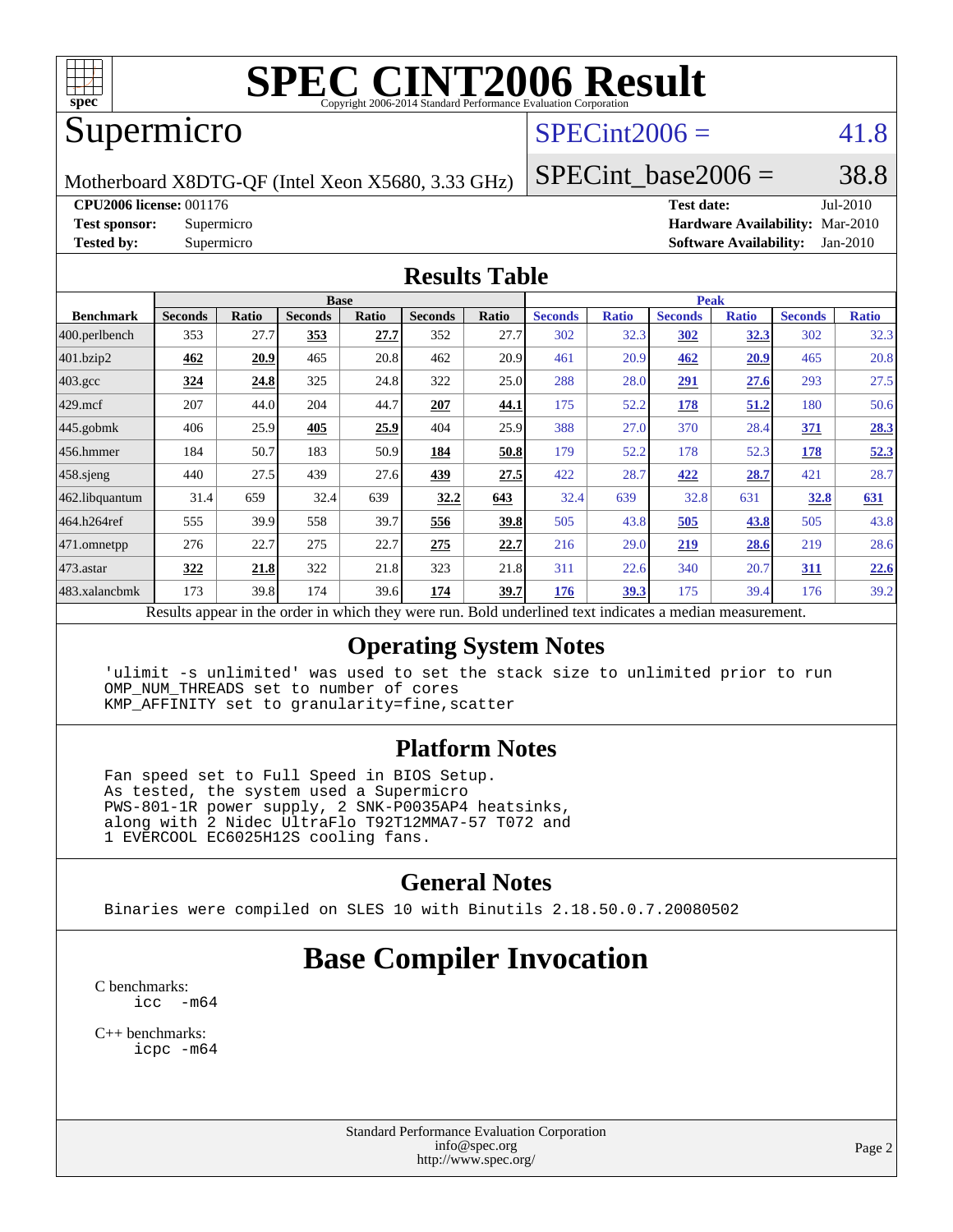

# **[SPEC CINT2006 Result](http://www.spec.org/auto/cpu2006/Docs/result-fields.html#SPECCINT2006Result)**

Supermicro

 $SPECint2006 = 41.8$  $SPECint2006 = 41.8$ 

Motherboard X8DTG-QF (Intel Xeon X5680, 3.33 GHz)

SPECint base2006 =  $38.8$ 

**[CPU2006 license:](http://www.spec.org/auto/cpu2006/Docs/result-fields.html#CPU2006license)** 001176 **[Test date:](http://www.spec.org/auto/cpu2006/Docs/result-fields.html#Testdate)** Jul-2010 **[Test sponsor:](http://www.spec.org/auto/cpu2006/Docs/result-fields.html#Testsponsor)** Supermicro **[Hardware Availability:](http://www.spec.org/auto/cpu2006/Docs/result-fields.html#HardwareAvailability)** Mar-2010 **[Tested by:](http://www.spec.org/auto/cpu2006/Docs/result-fields.html#Testedby)** Supermicro **[Software Availability:](http://www.spec.org/auto/cpu2006/Docs/result-fields.html#SoftwareAvailability)** Jan-2010

### **[Base Portability Flags](http://www.spec.org/auto/cpu2006/Docs/result-fields.html#BasePortabilityFlags)**

 400.perlbench: [-DSPEC\\_CPU\\_LP64](http://www.spec.org/cpu2006/results/res2010q3/cpu2006-20100709-12367.flags.html#b400.perlbench_basePORTABILITY_DSPEC_CPU_LP64) [-DSPEC\\_CPU\\_LINUX\\_X64](http://www.spec.org/cpu2006/results/res2010q3/cpu2006-20100709-12367.flags.html#b400.perlbench_baseCPORTABILITY_DSPEC_CPU_LINUX_X64) 401.bzip2: [-DSPEC\\_CPU\\_LP64](http://www.spec.org/cpu2006/results/res2010q3/cpu2006-20100709-12367.flags.html#suite_basePORTABILITY401_bzip2_DSPEC_CPU_LP64) 403.gcc: [-DSPEC\\_CPU\\_LP64](http://www.spec.org/cpu2006/results/res2010q3/cpu2006-20100709-12367.flags.html#suite_basePORTABILITY403_gcc_DSPEC_CPU_LP64) 429.mcf: [-DSPEC\\_CPU\\_LP64](http://www.spec.org/cpu2006/results/res2010q3/cpu2006-20100709-12367.flags.html#suite_basePORTABILITY429_mcf_DSPEC_CPU_LP64) 445.gobmk: [-DSPEC\\_CPU\\_LP64](http://www.spec.org/cpu2006/results/res2010q3/cpu2006-20100709-12367.flags.html#suite_basePORTABILITY445_gobmk_DSPEC_CPU_LP64) 456.hmmer: [-DSPEC\\_CPU\\_LP64](http://www.spec.org/cpu2006/results/res2010q3/cpu2006-20100709-12367.flags.html#suite_basePORTABILITY456_hmmer_DSPEC_CPU_LP64) 458.sjeng: [-DSPEC\\_CPU\\_LP64](http://www.spec.org/cpu2006/results/res2010q3/cpu2006-20100709-12367.flags.html#suite_basePORTABILITY458_sjeng_DSPEC_CPU_LP64) 462.libquantum: [-DSPEC\\_CPU\\_LP64](http://www.spec.org/cpu2006/results/res2010q3/cpu2006-20100709-12367.flags.html#suite_basePORTABILITY462_libquantum_DSPEC_CPU_LP64) [-DSPEC\\_CPU\\_LINUX](http://www.spec.org/cpu2006/results/res2010q3/cpu2006-20100709-12367.flags.html#b462.libquantum_baseCPORTABILITY_DSPEC_CPU_LINUX) 464.h264ref: [-DSPEC\\_CPU\\_LP64](http://www.spec.org/cpu2006/results/res2010q3/cpu2006-20100709-12367.flags.html#suite_basePORTABILITY464_h264ref_DSPEC_CPU_LP64) 471.omnetpp: [-DSPEC\\_CPU\\_LP64](http://www.spec.org/cpu2006/results/res2010q3/cpu2006-20100709-12367.flags.html#suite_basePORTABILITY471_omnetpp_DSPEC_CPU_LP64) 473.astar: [-DSPEC\\_CPU\\_LP64](http://www.spec.org/cpu2006/results/res2010q3/cpu2006-20100709-12367.flags.html#suite_basePORTABILITY473_astar_DSPEC_CPU_LP64) 483.xalancbmk: [-DSPEC\\_CPU\\_LP64](http://www.spec.org/cpu2006/results/res2010q3/cpu2006-20100709-12367.flags.html#suite_basePORTABILITY483_xalancbmk_DSPEC_CPU_LP64) [-DSPEC\\_CPU\\_LINUX](http://www.spec.org/cpu2006/results/res2010q3/cpu2006-20100709-12367.flags.html#b483.xalancbmk_baseCXXPORTABILITY_DSPEC_CPU_LINUX)

### **[Base Optimization Flags](http://www.spec.org/auto/cpu2006/Docs/result-fields.html#BaseOptimizationFlags)**

[C benchmarks](http://www.spec.org/auto/cpu2006/Docs/result-fields.html#Cbenchmarks):

[-xSSE4.2](http://www.spec.org/cpu2006/results/res2010q3/cpu2006-20100709-12367.flags.html#user_CCbase_f-xSSE42_f91528193cf0b216347adb8b939d4107) [-ipo](http://www.spec.org/cpu2006/results/res2010q3/cpu2006-20100709-12367.flags.html#user_CCbase_f-ipo) [-O3](http://www.spec.org/cpu2006/results/res2010q3/cpu2006-20100709-12367.flags.html#user_CCbase_f-O3) [-no-prec-div](http://www.spec.org/cpu2006/results/res2010q3/cpu2006-20100709-12367.flags.html#user_CCbase_f-no-prec-div) [-static](http://www.spec.org/cpu2006/results/res2010q3/cpu2006-20100709-12367.flags.html#user_CCbase_f-static) [-parallel](http://www.spec.org/cpu2006/results/res2010q3/cpu2006-20100709-12367.flags.html#user_CCbase_f-parallel) [-opt-prefetch](http://www.spec.org/cpu2006/results/res2010q3/cpu2006-20100709-12367.flags.html#user_CCbase_f-opt-prefetch)

[C++ benchmarks:](http://www.spec.org/auto/cpu2006/Docs/result-fields.html#CXXbenchmarks)

```
-xSSE4.2 -ipo -O3 -no-prec-div -opt-prefetch -Wl,-z,muldefs
-L/home/cmplr/usr3/alrahate/cpu2006.1.1.ic11.1/libic11.1-64bit -lsmartheap64
```
### **[Base Other Flags](http://www.spec.org/auto/cpu2006/Docs/result-fields.html#BaseOtherFlags)**

[C benchmarks](http://www.spec.org/auto/cpu2006/Docs/result-fields.html#Cbenchmarks):

403.gcc: [-Dalloca=\\_alloca](http://www.spec.org/cpu2006/results/res2010q3/cpu2006-20100709-12367.flags.html#b403.gcc_baseEXTRA_CFLAGS_Dalloca_be3056838c12de2578596ca5467af7f3)

# **[Peak Compiler Invocation](http://www.spec.org/auto/cpu2006/Docs/result-fields.html#PeakCompilerInvocation)**

[C benchmarks \(except as noted below\)](http://www.spec.org/auto/cpu2006/Docs/result-fields.html#Cbenchmarksexceptasnotedbelow):

icc  $-m64$ 

400.perlbench: [icc -m32](http://www.spec.org/cpu2006/results/res2010q3/cpu2006-20100709-12367.flags.html#user_peakCCLD400_perlbench_intel_icc_32bit_a6a621f8d50482236b970c6ac5f55f93)

429.mcf: [icc -m32](http://www.spec.org/cpu2006/results/res2010q3/cpu2006-20100709-12367.flags.html#user_peakCCLD429_mcf_intel_icc_32bit_a6a621f8d50482236b970c6ac5f55f93)

445.gobmk: [icc -m32](http://www.spec.org/cpu2006/results/res2010q3/cpu2006-20100709-12367.flags.html#user_peakCCLD445_gobmk_intel_icc_32bit_a6a621f8d50482236b970c6ac5f55f93)

464.h264ref: [icc -m32](http://www.spec.org/cpu2006/results/res2010q3/cpu2006-20100709-12367.flags.html#user_peakCCLD464_h264ref_intel_icc_32bit_a6a621f8d50482236b970c6ac5f55f93)

[C++ benchmarks \(except as noted below\):](http://www.spec.org/auto/cpu2006/Docs/result-fields.html#CXXbenchmarksexceptasnotedbelow) [icpc -m32](http://www.spec.org/cpu2006/results/res2010q3/cpu2006-20100709-12367.flags.html#user_CXXpeak_intel_icpc_32bit_4e5a5ef1a53fd332b3c49e69c3330699)

Continued on next page

Standard Performance Evaluation Corporation [info@spec.org](mailto:info@spec.org) <http://www.spec.org/>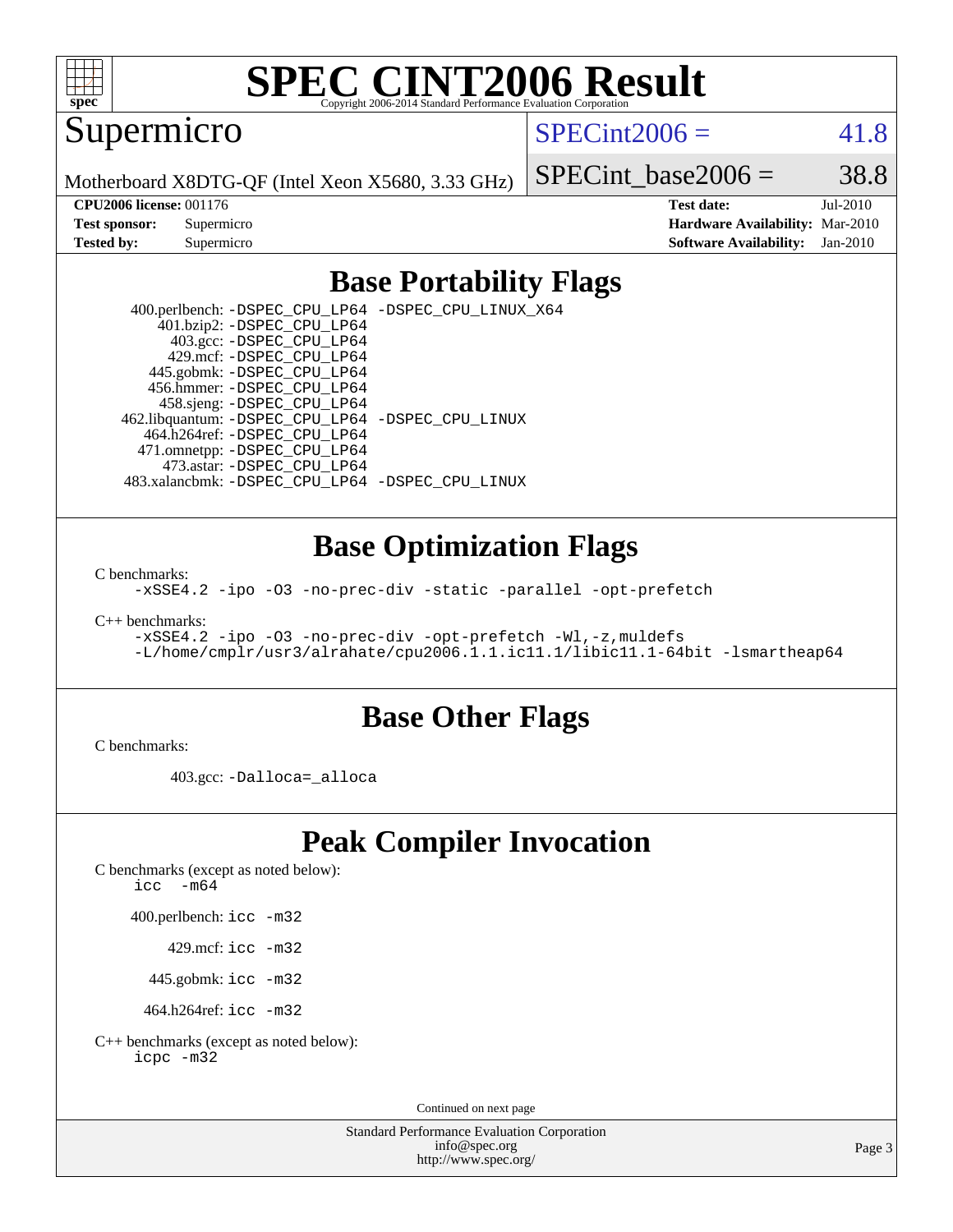

# **[SPEC CINT2006 Result](http://www.spec.org/auto/cpu2006/Docs/result-fields.html#SPECCINT2006Result)**

Supermicro

 $SPECint2006 = 41.8$  $SPECint2006 = 41.8$ 

Motherboard X8DTG-QF (Intel Xeon X5680, 3.33 GHz)

SPECint base2006 =  $38.8$ 

**[CPU2006 license:](http://www.spec.org/auto/cpu2006/Docs/result-fields.html#CPU2006license)** 001176 **[Test date:](http://www.spec.org/auto/cpu2006/Docs/result-fields.html#Testdate)** Jul-2010 **[Test sponsor:](http://www.spec.org/auto/cpu2006/Docs/result-fields.html#Testsponsor)** Supermicro **[Hardware Availability:](http://www.spec.org/auto/cpu2006/Docs/result-fields.html#HardwareAvailability)** Mar-2010 **[Tested by:](http://www.spec.org/auto/cpu2006/Docs/result-fields.html#Testedby)** Supermicro **[Software Availability:](http://www.spec.org/auto/cpu2006/Docs/result-fields.html#SoftwareAvailability)** Jan-2010

# **[Peak Compiler Invocation \(Continued\)](http://www.spec.org/auto/cpu2006/Docs/result-fields.html#PeakCompilerInvocation)**

473.astar: [icpc -m64](http://www.spec.org/cpu2006/results/res2010q3/cpu2006-20100709-12367.flags.html#user_peakCXXLD473_astar_intel_icpc_64bit_fc66a5337ce925472a5c54ad6a0de310)

### **[Peak Portability Flags](http://www.spec.org/auto/cpu2006/Docs/result-fields.html#PeakPortabilityFlags)**

 400.perlbench: [-DSPEC\\_CPU\\_LINUX\\_IA32](http://www.spec.org/cpu2006/results/res2010q3/cpu2006-20100709-12367.flags.html#b400.perlbench_peakCPORTABILITY_DSPEC_CPU_LINUX_IA32) 401.bzip2: [-DSPEC\\_CPU\\_LP64](http://www.spec.org/cpu2006/results/res2010q3/cpu2006-20100709-12367.flags.html#suite_peakPORTABILITY401_bzip2_DSPEC_CPU_LP64)

 403.gcc: [-DSPEC\\_CPU\\_LP64](http://www.spec.org/cpu2006/results/res2010q3/cpu2006-20100709-12367.flags.html#suite_peakPORTABILITY403_gcc_DSPEC_CPU_LP64) 456.hmmer: [-DSPEC\\_CPU\\_LP64](http://www.spec.org/cpu2006/results/res2010q3/cpu2006-20100709-12367.flags.html#suite_peakPORTABILITY456_hmmer_DSPEC_CPU_LP64) 458.sjeng: [-DSPEC\\_CPU\\_LP64](http://www.spec.org/cpu2006/results/res2010q3/cpu2006-20100709-12367.flags.html#suite_peakPORTABILITY458_sjeng_DSPEC_CPU_LP64) 462.libquantum: [-DSPEC\\_CPU\\_LP64](http://www.spec.org/cpu2006/results/res2010q3/cpu2006-20100709-12367.flags.html#suite_peakPORTABILITY462_libquantum_DSPEC_CPU_LP64) [-DSPEC\\_CPU\\_LINUX](http://www.spec.org/cpu2006/results/res2010q3/cpu2006-20100709-12367.flags.html#b462.libquantum_peakCPORTABILITY_DSPEC_CPU_LINUX) 473.astar: [-DSPEC\\_CPU\\_LP64](http://www.spec.org/cpu2006/results/res2010q3/cpu2006-20100709-12367.flags.html#suite_peakPORTABILITY473_astar_DSPEC_CPU_LP64) 483.xalancbmk: [-DSPEC\\_CPU\\_LINUX](http://www.spec.org/cpu2006/results/res2010q3/cpu2006-20100709-12367.flags.html#b483.xalancbmk_peakCXXPORTABILITY_DSPEC_CPU_LINUX)

# **[Peak Optimization Flags](http://www.spec.org/auto/cpu2006/Docs/result-fields.html#PeakOptimizationFlags)**

[C benchmarks](http://www.spec.org/auto/cpu2006/Docs/result-fields.html#Cbenchmarks):

 400.perlbench: [-xSSE4.2](http://www.spec.org/cpu2006/results/res2010q3/cpu2006-20100709-12367.flags.html#user_peakPASS2_CFLAGSPASS2_LDCFLAGS400_perlbench_f-xSSE42_f91528193cf0b216347adb8b939d4107)(pass 2) [-prof-gen](http://www.spec.org/cpu2006/results/res2010q3/cpu2006-20100709-12367.flags.html#user_peakPASS1_CFLAGSPASS1_LDCFLAGS400_perlbench_prof_gen_e43856698f6ca7b7e442dfd80e94a8fc)(pass 1) [-ipo](http://www.spec.org/cpu2006/results/res2010q3/cpu2006-20100709-12367.flags.html#user_peakPASS2_CFLAGSPASS2_LDCFLAGS400_perlbench_f-ipo)(pass 2) [-O3](http://www.spec.org/cpu2006/results/res2010q3/cpu2006-20100709-12367.flags.html#user_peakPASS2_CFLAGSPASS2_LDCFLAGS400_perlbench_f-O3)(pass 2) [-no-prec-div](http://www.spec.org/cpu2006/results/res2010q3/cpu2006-20100709-12367.flags.html#user_peakPASS2_CFLAGSPASS2_LDCFLAGS400_perlbench_f-no-prec-div)(pass 2) [-static](http://www.spec.org/cpu2006/results/res2010q3/cpu2006-20100709-12367.flags.html#user_peakPASS2_CFLAGSPASS2_LDCFLAGS400_perlbench_f-static)(pass 2) [-prof-use](http://www.spec.org/cpu2006/results/res2010q3/cpu2006-20100709-12367.flags.html#user_peakPASS2_CFLAGSPASS2_LDCFLAGS400_perlbench_prof_use_bccf7792157ff70d64e32fe3e1250b55)(pass 2) [-ansi-alias](http://www.spec.org/cpu2006/results/res2010q3/cpu2006-20100709-12367.flags.html#user_peakCOPTIMIZE400_perlbench_f-ansi-alias) [-opt-prefetch](http://www.spec.org/cpu2006/results/res2010q3/cpu2006-20100709-12367.flags.html#user_peakCOPTIMIZE400_perlbench_f-opt-prefetch) 401.bzip2: [-xSSE4.2](http://www.spec.org/cpu2006/results/res2010q3/cpu2006-20100709-12367.flags.html#user_peakPASS2_CFLAGSPASS2_LDCFLAGS401_bzip2_f-xSSE42_f91528193cf0b216347adb8b939d4107)(pass 2) [-prof-gen](http://www.spec.org/cpu2006/results/res2010q3/cpu2006-20100709-12367.flags.html#user_peakPASS1_CFLAGSPASS1_LDCFLAGS401_bzip2_prof_gen_e43856698f6ca7b7e442dfd80e94a8fc)(pass 1) [-ipo](http://www.spec.org/cpu2006/results/res2010q3/cpu2006-20100709-12367.flags.html#user_peakPASS2_CFLAGSPASS2_LDCFLAGS401_bzip2_f-ipo)(pass 2) [-O3](http://www.spec.org/cpu2006/results/res2010q3/cpu2006-20100709-12367.flags.html#user_peakPASS2_CFLAGSPASS2_LDCFLAGS401_bzip2_f-O3)(pass 2) [-no-prec-div](http://www.spec.org/cpu2006/results/res2010q3/cpu2006-20100709-12367.flags.html#user_peakCOPTIMIZEPASS2_CFLAGSPASS2_LDCFLAGS401_bzip2_f-no-prec-div) [-static](http://www.spec.org/cpu2006/results/res2010q3/cpu2006-20100709-12367.flags.html#user_peakPASS2_CFLAGSPASS2_LDCFLAGS401_bzip2_f-static)(pass 2) [-prof-use](http://www.spec.org/cpu2006/results/res2010q3/cpu2006-20100709-12367.flags.html#user_peakPASS2_CFLAGSPASS2_LDCFLAGS401_bzip2_prof_use_bccf7792157ff70d64e32fe3e1250b55)(pass 2) [-auto-ilp32](http://www.spec.org/cpu2006/results/res2010q3/cpu2006-20100709-12367.flags.html#user_peakCOPTIMIZE401_bzip2_f-auto-ilp32) [-opt-prefetch](http://www.spec.org/cpu2006/results/res2010q3/cpu2006-20100709-12367.flags.html#user_peakCOPTIMIZE401_bzip2_f-opt-prefetch) [-ansi-alias](http://www.spec.org/cpu2006/results/res2010q3/cpu2006-20100709-12367.flags.html#user_peakCOPTIMIZE401_bzip2_f-ansi-alias) 403.gcc: [-xSSE4.2](http://www.spec.org/cpu2006/results/res2010q3/cpu2006-20100709-12367.flags.html#user_peakCOPTIMIZE403_gcc_f-xSSE42_f91528193cf0b216347adb8b939d4107) [-ipo](http://www.spec.org/cpu2006/results/res2010q3/cpu2006-20100709-12367.flags.html#user_peakCOPTIMIZE403_gcc_f-ipo) [-O3](http://www.spec.org/cpu2006/results/res2010q3/cpu2006-20100709-12367.flags.html#user_peakCOPTIMIZE403_gcc_f-O3) [-no-prec-div](http://www.spec.org/cpu2006/results/res2010q3/cpu2006-20100709-12367.flags.html#user_peakCOPTIMIZE403_gcc_f-no-prec-div) [-static](http://www.spec.org/cpu2006/results/res2010q3/cpu2006-20100709-12367.flags.html#user_peakCOPTIMIZE403_gcc_f-static) [-inline-calloc](http://www.spec.org/cpu2006/results/res2010q3/cpu2006-20100709-12367.flags.html#user_peakCOPTIMIZE403_gcc_f-inline-calloc) [-opt-malloc-options=3](http://www.spec.org/cpu2006/results/res2010q3/cpu2006-20100709-12367.flags.html#user_peakCOPTIMIZE403_gcc_f-opt-malloc-options_13ab9b803cf986b4ee62f0a5998c2238) [-auto-ilp32](http://www.spec.org/cpu2006/results/res2010q3/cpu2006-20100709-12367.flags.html#user_peakCOPTIMIZE403_gcc_f-auto-ilp32) 429.mcf: [-xSSE4.2](http://www.spec.org/cpu2006/results/res2010q3/cpu2006-20100709-12367.flags.html#user_peakCOPTIMIZE429_mcf_f-xSSE42_f91528193cf0b216347adb8b939d4107) [-ipo](http://www.spec.org/cpu2006/results/res2010q3/cpu2006-20100709-12367.flags.html#user_peakCOPTIMIZE429_mcf_f-ipo) [-O3](http://www.spec.org/cpu2006/results/res2010q3/cpu2006-20100709-12367.flags.html#user_peakCOPTIMIZE429_mcf_f-O3) [-no-prec-div](http://www.spec.org/cpu2006/results/res2010q3/cpu2006-20100709-12367.flags.html#user_peakCOPTIMIZE429_mcf_f-no-prec-div) [-static](http://www.spec.org/cpu2006/results/res2010q3/cpu2006-20100709-12367.flags.html#user_peakCOPTIMIZE429_mcf_f-static) [-opt-prefetch](http://www.spec.org/cpu2006/results/res2010q3/cpu2006-20100709-12367.flags.html#user_peakCOPTIMIZE429_mcf_f-opt-prefetch) 445.gobmk: [-xSSE4.2](http://www.spec.org/cpu2006/results/res2010q3/cpu2006-20100709-12367.flags.html#user_peakPASS2_CFLAGSPASS2_LDCFLAGS445_gobmk_f-xSSE42_f91528193cf0b216347adb8b939d4107)(pass 2) [-prof-gen](http://www.spec.org/cpu2006/results/res2010q3/cpu2006-20100709-12367.flags.html#user_peakPASS1_CFLAGSPASS1_LDCFLAGS445_gobmk_prof_gen_e43856698f6ca7b7e442dfd80e94a8fc)(pass 1) [-prof-use](http://www.spec.org/cpu2006/results/res2010q3/cpu2006-20100709-12367.flags.html#user_peakPASS2_CFLAGSPASS2_LDCFLAGS445_gobmk_prof_use_bccf7792157ff70d64e32fe3e1250b55)(pass 2) [-O2](http://www.spec.org/cpu2006/results/res2010q3/cpu2006-20100709-12367.flags.html#user_peakCOPTIMIZE445_gobmk_f-O2) [-ipo](http://www.spec.org/cpu2006/results/res2010q3/cpu2006-20100709-12367.flags.html#user_peakCOPTIMIZE445_gobmk_f-ipo) [-no-prec-div](http://www.spec.org/cpu2006/results/res2010q3/cpu2006-20100709-12367.flags.html#user_peakCOPTIMIZE445_gobmk_f-no-prec-div) [-ansi-alias](http://www.spec.org/cpu2006/results/res2010q3/cpu2006-20100709-12367.flags.html#user_peakCOPTIMIZE445_gobmk_f-ansi-alias) 456.hmmer: [-xSSE4.2](http://www.spec.org/cpu2006/results/res2010q3/cpu2006-20100709-12367.flags.html#user_peakCOPTIMIZE456_hmmer_f-xSSE42_f91528193cf0b216347adb8b939d4107) [-ipo](http://www.spec.org/cpu2006/results/res2010q3/cpu2006-20100709-12367.flags.html#user_peakCOPTIMIZE456_hmmer_f-ipo) [-O3](http://www.spec.org/cpu2006/results/res2010q3/cpu2006-20100709-12367.flags.html#user_peakCOPTIMIZE456_hmmer_f-O3) [-no-prec-div](http://www.spec.org/cpu2006/results/res2010q3/cpu2006-20100709-12367.flags.html#user_peakCOPTIMIZE456_hmmer_f-no-prec-div) [-static](http://www.spec.org/cpu2006/results/res2010q3/cpu2006-20100709-12367.flags.html#user_peakCOPTIMIZE456_hmmer_f-static) [-unroll2](http://www.spec.org/cpu2006/results/res2010q3/cpu2006-20100709-12367.flags.html#user_peakCOPTIMIZE456_hmmer_f-unroll_784dae83bebfb236979b41d2422d7ec2) [-ansi-alias](http://www.spec.org/cpu2006/results/res2010q3/cpu2006-20100709-12367.flags.html#user_peakCOPTIMIZE456_hmmer_f-ansi-alias) [-auto-ilp32](http://www.spec.org/cpu2006/results/res2010q3/cpu2006-20100709-12367.flags.html#user_peakCOPTIMIZE456_hmmer_f-auto-ilp32) 458.sjeng: [-xSSE4.2](http://www.spec.org/cpu2006/results/res2010q3/cpu2006-20100709-12367.flags.html#user_peakPASS2_CFLAGSPASS2_LDCFLAGS458_sjeng_f-xSSE42_f91528193cf0b216347adb8b939d4107)(pass 2) [-prof-gen](http://www.spec.org/cpu2006/results/res2010q3/cpu2006-20100709-12367.flags.html#user_peakPASS1_CFLAGSPASS1_LDCFLAGS458_sjeng_prof_gen_e43856698f6ca7b7e442dfd80e94a8fc)(pass 1) [-ipo](http://www.spec.org/cpu2006/results/res2010q3/cpu2006-20100709-12367.flags.html#user_peakPASS2_CFLAGSPASS2_LDCFLAGS458_sjeng_f-ipo)(pass 2) [-O3](http://www.spec.org/cpu2006/results/res2010q3/cpu2006-20100709-12367.flags.html#user_peakPASS2_CFLAGSPASS2_LDCFLAGS458_sjeng_f-O3)(pass 2) [-no-prec-div](http://www.spec.org/cpu2006/results/res2010q3/cpu2006-20100709-12367.flags.html#user_peakPASS2_CFLAGSPASS2_LDCFLAGS458_sjeng_f-no-prec-div)(pass 2) [-static](http://www.spec.org/cpu2006/results/res2010q3/cpu2006-20100709-12367.flags.html#user_peakPASS2_CFLAGSPASS2_LDCFLAGS458_sjeng_f-static)(pass 2) [-prof-use](http://www.spec.org/cpu2006/results/res2010q3/cpu2006-20100709-12367.flags.html#user_peakPASS2_CFLAGSPASS2_LDCFLAGS458_sjeng_prof_use_bccf7792157ff70d64e32fe3e1250b55)(pass 2) [-unroll4](http://www.spec.org/cpu2006/results/res2010q3/cpu2006-20100709-12367.flags.html#user_peakCOPTIMIZE458_sjeng_f-unroll_4e5e4ed65b7fd20bdcd365bec371b81f) 462.libquantum: [-xSSE4.2](http://www.spec.org/cpu2006/results/res2010q3/cpu2006-20100709-12367.flags.html#user_peakCOPTIMIZE462_libquantum_f-xSSE42_f91528193cf0b216347adb8b939d4107) [-ipo](http://www.spec.org/cpu2006/results/res2010q3/cpu2006-20100709-12367.flags.html#user_peakCOPTIMIZE462_libquantum_f-ipo) [-O3](http://www.spec.org/cpu2006/results/res2010q3/cpu2006-20100709-12367.flags.html#user_peakCOPTIMIZE462_libquantum_f-O3) [-no-prec-div](http://www.spec.org/cpu2006/results/res2010q3/cpu2006-20100709-12367.flags.html#user_peakCOPTIMIZE462_libquantum_f-no-prec-div) [-static](http://www.spec.org/cpu2006/results/res2010q3/cpu2006-20100709-12367.flags.html#user_peakCOPTIMIZE462_libquantum_f-static) [-parallel](http://www.spec.org/cpu2006/results/res2010q3/cpu2006-20100709-12367.flags.html#user_peakCOPTIMIZE462_libquantum_f-parallel) [-opt-prefetch](http://www.spec.org/cpu2006/results/res2010q3/cpu2006-20100709-12367.flags.html#user_peakCOPTIMIZE462_libquantum_f-opt-prefetch) [-par-schedule-static=32768](http://www.spec.org/cpu2006/results/res2010q3/cpu2006-20100709-12367.flags.html#user_peakCOPTIMIZE462_libquantum_f-par-schedule_9386bcd99ba64e99ee01d1aafefddd14) [-ansi-alias](http://www.spec.org/cpu2006/results/res2010q3/cpu2006-20100709-12367.flags.html#user_peakCOPTIMIZE462_libquantum_f-ansi-alias) 464.h264ref: [-xSSE4.2](http://www.spec.org/cpu2006/results/res2010q3/cpu2006-20100709-12367.flags.html#user_peakPASS2_CFLAGSPASS2_LDCFLAGS464_h264ref_f-xSSE42_f91528193cf0b216347adb8b939d4107)(pass 2) [-prof-gen](http://www.spec.org/cpu2006/results/res2010q3/cpu2006-20100709-12367.flags.html#user_peakPASS1_CFLAGSPASS1_LDCFLAGS464_h264ref_prof_gen_e43856698f6ca7b7e442dfd80e94a8fc)(pass 1) [-ipo](http://www.spec.org/cpu2006/results/res2010q3/cpu2006-20100709-12367.flags.html#user_peakPASS2_CFLAGSPASS2_LDCFLAGS464_h264ref_f-ipo)(pass 2) [-O3](http://www.spec.org/cpu2006/results/res2010q3/cpu2006-20100709-12367.flags.html#user_peakPASS2_CFLAGSPASS2_LDCFLAGS464_h264ref_f-O3)(pass 2) [-no-prec-div](http://www.spec.org/cpu2006/results/res2010q3/cpu2006-20100709-12367.flags.html#user_peakPASS2_CFLAGSPASS2_LDCFLAGS464_h264ref_f-no-prec-div)(pass 2) [-static](http://www.spec.org/cpu2006/results/res2010q3/cpu2006-20100709-12367.flags.html#user_peakPASS2_CFLAGSPASS2_LDCFLAGS464_h264ref_f-static)(pass 2) [-prof-use](http://www.spec.org/cpu2006/results/res2010q3/cpu2006-20100709-12367.flags.html#user_peakPASS2_CFLAGSPASS2_LDCFLAGS464_h264ref_prof_use_bccf7792157ff70d64e32fe3e1250b55)(pass 2) [-unroll2](http://www.spec.org/cpu2006/results/res2010q3/cpu2006-20100709-12367.flags.html#user_peakCOPTIMIZE464_h264ref_f-unroll_784dae83bebfb236979b41d2422d7ec2) [-ansi-alias](http://www.spec.org/cpu2006/results/res2010q3/cpu2006-20100709-12367.flags.html#user_peakCOPTIMIZE464_h264ref_f-ansi-alias)

Continued on next page

Standard Performance Evaluation Corporation [info@spec.org](mailto:info@spec.org) <http://www.spec.org/>